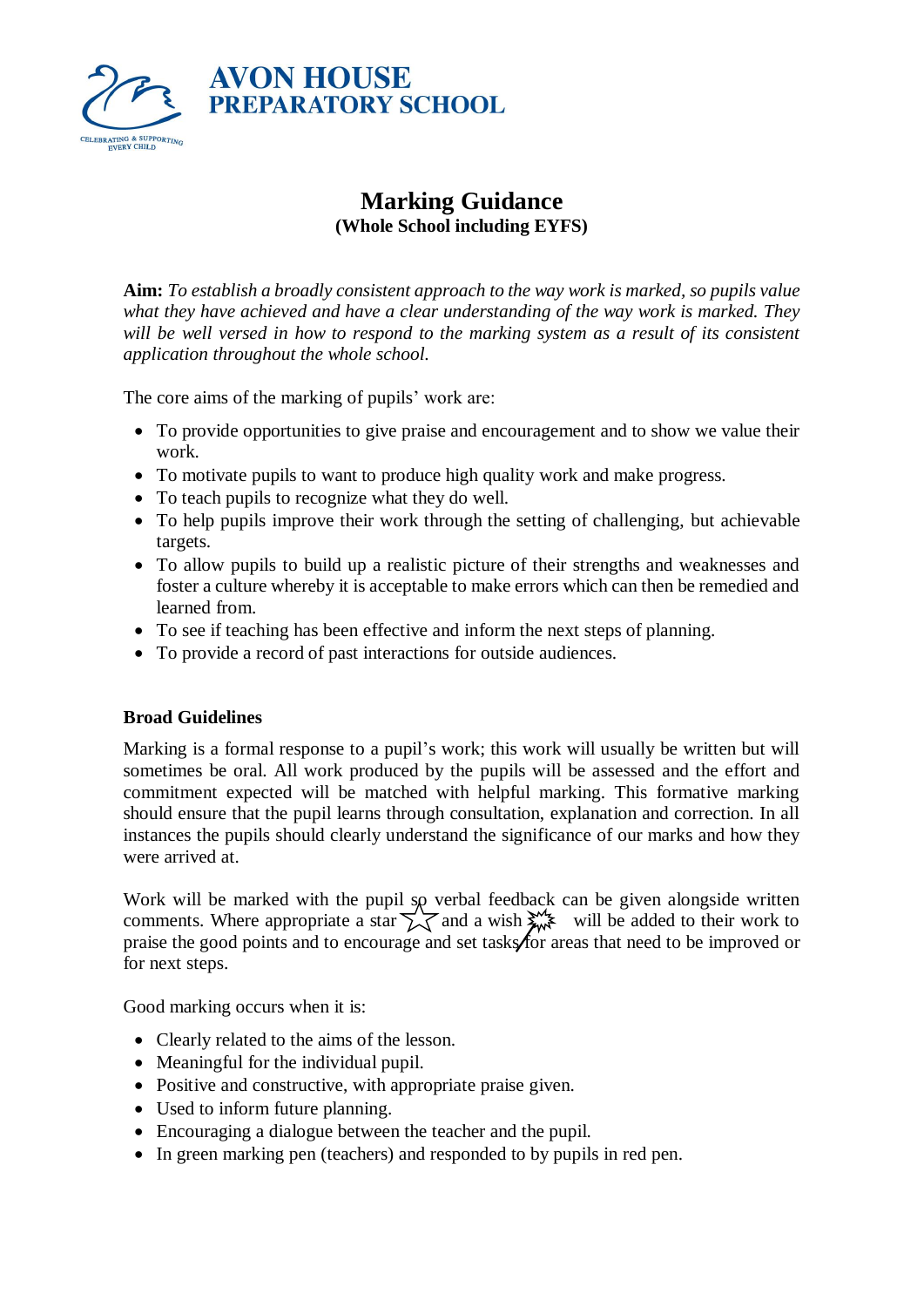

Our marking should include:

- Written and verbal feedback where appropriate
- Comments that relate to the planned learning objectives, recognition of pupils' achievements and indication of the next steps in their learning.
- Time for evaluation by pupils.
- Initials of the person who marked it.

# **Approaches to marking**

- It is necessary to acknowledge every piece of work some will be marked in more depth than others
- Its principle purpose is:
	- to show you are aware of the quality of work
	- to challenge incomplete or untidy work
	- to identify pupils who may need more help or a challenge.
- Selective self-marking by pupils is acceptable, providing the accuracy is checked and acknowledged by the teacher afterwards.
- Pupils should be taught to reflect and respond effectively to teacher comments.
- Teachers should mark legibly and model good practice.
- Formative marking during the term may require correcting an appropriate number of errors in spelling, grammar and construction. These should be brought to the pupil's attention by demonstration. Spelling could be approached by demonstrating key letter groupings or patterns.
- In subjects other than English, spellings related to that subject area should be corrected. The correcting of spellings in subjects other than English should be a minor component of teacher marking but not ignored.
- Sometimes pieces of work can be marked with no reference to spelling: provided that the key objective has previously been established to lie elsewhere.
- Free writing should follow the plan/draft/top copy model, and pupils should be encouraged to have a go and not be restricted by the need to spell all words correctly at the drafting stage of a piece of writing, which inhibits the creative process.
- Weaker performers will not benefit from a mass of corrections highlighting each and every weakness, so attention should focus on one or two aspects within the piece and be followed up one to one with the pupil. Strong performers may benefit from comments such as…'excellent piece of writing. Perhaps next time you might try/consider/experiment with…..'

N.B: Marking/targets should be set on key areas for skills development, e.g. purpose and organization in a piece of writing and should not overly focus on spelling and presentation.